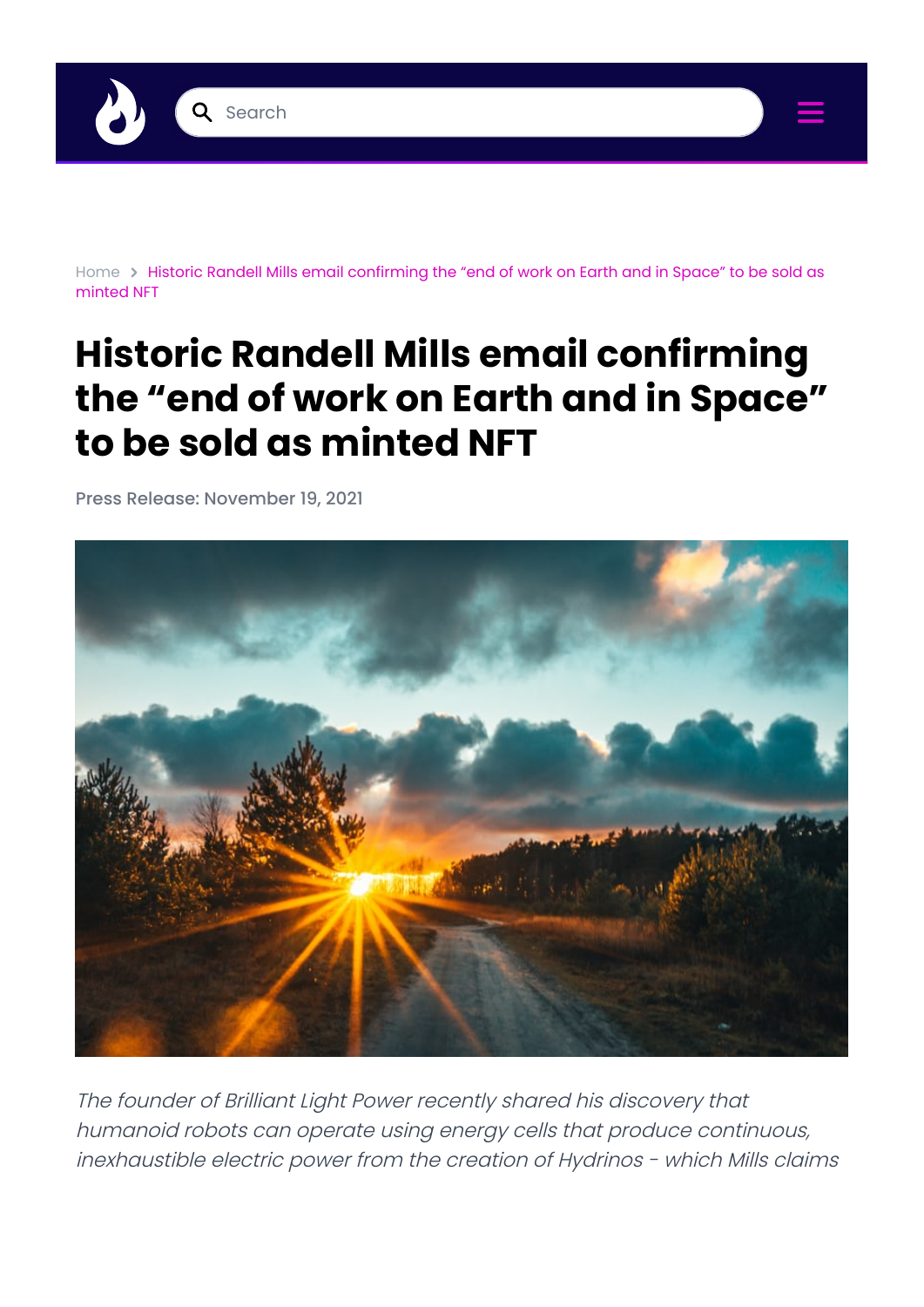#### is **Dark Matter** - a development that could render manual labour obsolete.

The amazing moment that energy pioneer Randell Mills shared his discovery that will enable the "end of work" worldwide has been bottled up and preserved as an NFT.

Mills, the founder of Brilliant Light Power, recently confirmed that humanoid robots (e.g. Tesla's Optimus Subprime) can operate 24/7, 365 days a year without recharging by installing **TPV SunCells** - which convert brilliant light into DC electric current.

The announcement may signal the conclusion of human labour as we know it - with robots capable of completing work at almost zero cost without recharging. It also recalls the words of Elon Musk who claimed that one day "in the future, physical work will be a choice."

Mills shared the news via an email - which has now been preserved for posterity in **a minted NFT** by Elizabeth Jane - a woman living on the west coast of Tasmania who corresponded with Mills.

Elizabeth Jane asked: "What do you do if you send your robot to the supermarket to do some shopping and he runs out of power in the store? That would be the Achilles' heel of humanoid robots: They would need constant recharging. This is the big problem that Randell Mills' TPV Sun Cell solves."

TPV cells are thermo-photovoltaic cells and they convert the intense and brilliant light produced by Brilliant Light Power's Sun Cells into continuous DC power like any common solar cell. But because the light produced by the Sun Cells is so intense special PV cells have to be used.

The NFT is listed for sale under Collectibles/Events on **Mintable** - a site where anyone can mint, own, buy or sell NFTs - at a starting bid of ETH20 or "buy it now" price of ETH1,000.

As a collectible, the NFT is expected to fetch a much higher price in future capturing a moment in time that revealed a potentially world-altering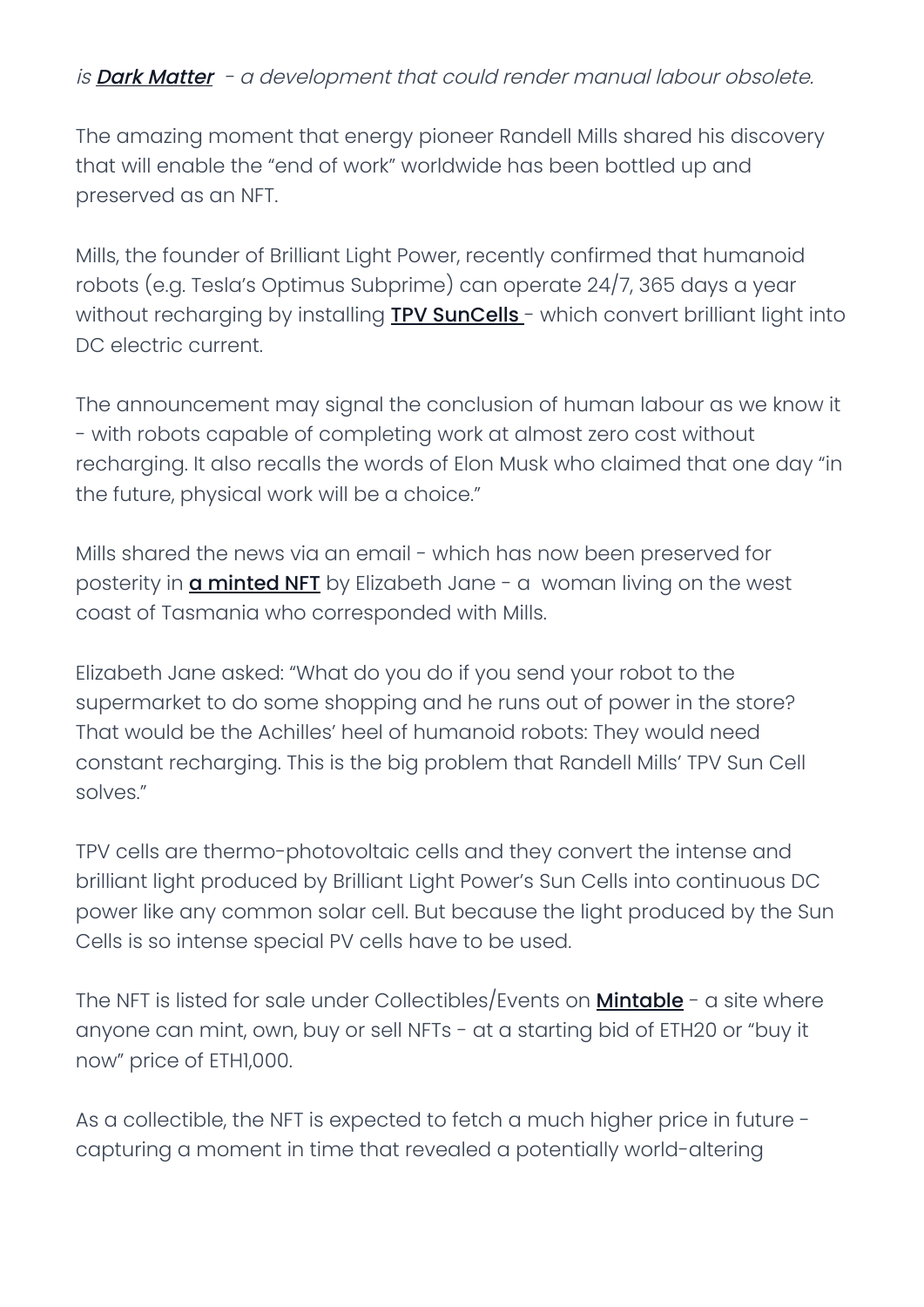development.

All contents of the e-letter correspondence is copyright-transferable and resellable.

View the NFT on Mintable here.

end to work  $\vert \vert$  tpv sun cell  $\vert \vert$  recharging

# **Tags** | technology || energy || battery || science || work || robots || nft randell | | mills | | humanoid | | optimus | | elon | | musk | | suncell | | hydrino **IG** Notes to editors **For more information, please contact:** Elizabeth Jane Tel: +61438842564 Email: elizabeth@elizabethjane.org Visit the newsroom of: elizabethjane.org - The End of Work NFT

### Services

Guaranteed PR

Content Marketing Agency

Reputation Management

US press release distribution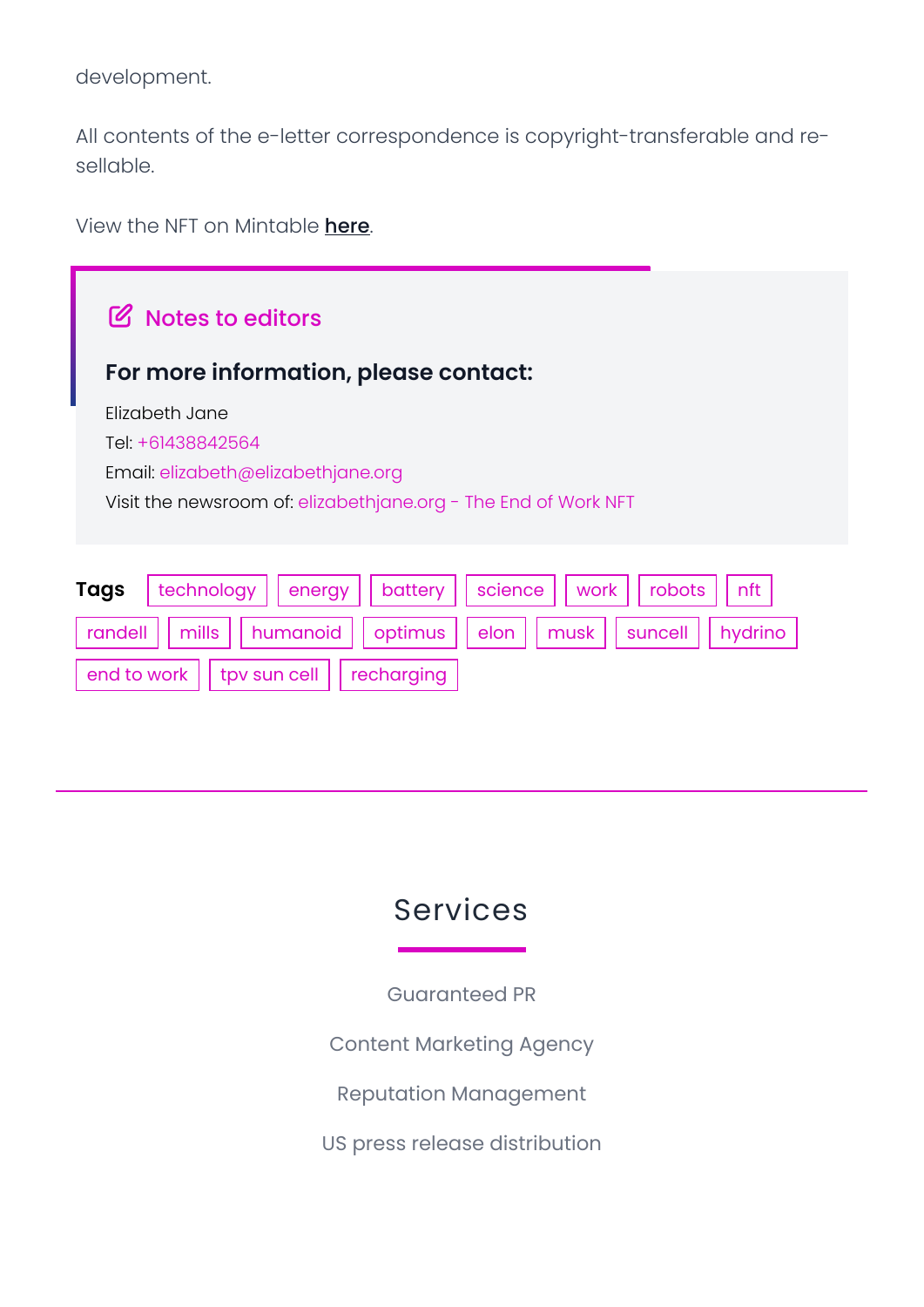Germany press release distribution France press release distribution Spain press release distribution Italy press release distribution Benelux press release distribution Ireland press release distribution Canada press release distribution

#### PR Fire

How it Works Privacy Policy Editorial Guidelines Terms & Conditions

### Guides

### Contact

Contact us

hello@prfire.com

0161 738 1089